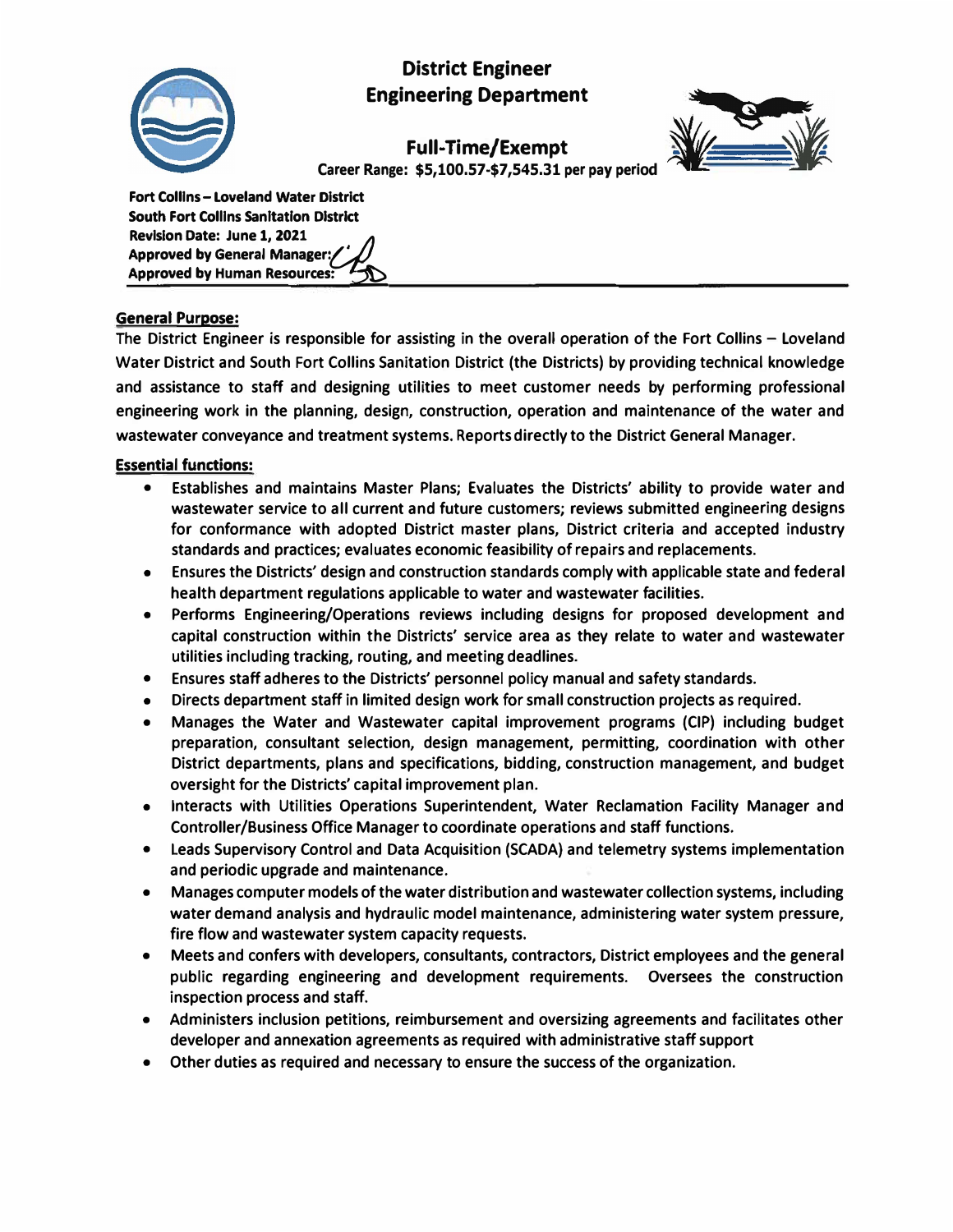# **Supervisory duties:**

Directly manages Geographic Information System (GIS), Computer Aided Drafting (CAD), Field Inspection, Scada / Technical Services and Engineering staff, in accordance with the organization's policies and applicable laws. Responsibilities include interviewing, hiring, and training employees, planning, assigning and directing work including goal and direction setting, appraising performance, rewarding and disciplining employees, addressing complaints and resolving problems.

# **Economic responsibility:**

- Manages the Districts' funds in an accountable and business-like manner, ensuring that costs are consistently reviewed and contained, including ensuring all tools, equipment, clothing allowances, transportation reimbursements and travel costs are maintained and within District guidelines.
- Manages staff time, including on call, overtime, and compensatory time in an economically  $\bullet$ efficient manner.

# **Knowledge, skills and abilities:**

- Ability to consistently promote, support, work, and act with an expectation of agency in a manner in support of the District's mission, vision and values.
- Thorough understanding of the design and construction of water and wastewater systems.
- Knowledge and experience in budgeting, design, administration, and construction management of water and wastewater utility infrastructure.
- Ability to use computer software packages including project management, Excel, Word, Outlook, hydraulic modeling programs.
- Ability to interact positively with a wide variety of people.
- Ability to independently solve complex problems, provide accurate and error-free work under pressure and meet reasonable deadlines.
- Ability and maturity to perform assigned tasks unsupervised throughout an eight (8) hour day.
- Superior written and oral communication skills.

# Additional Requirements/Licenses/Certifications:

- A Current Colorado Professional Engineer license or current registration in another US state with ability to obtain licensure through reciprocity within six (6) months of hire date.
- Must have reliable transportation.
- Must have a valid driver's license.

### Material and equipment directly used:

• Telephone, cell phone, pickup truck, printer, 2-way radio, calculator, computer equipment and software including project management, ArcGIS, Sequel database, AutoCAD, advanced Excel, Word, Outlook, and hydraulic modeling programs.

### **Physical Activities:**

The physical demands described here are representative of those that must be met by an employee to successfully perform the essential functions of this job.

- Ability to stand, sit, walk, walk on unpaved terrain, talk, reach with arms and hands, have good manual dexterity, use hands and fingers to operate a computer and telephone keyboard, handle or feel, hear alarms/telephones/normal speaking voice.
- Specific vision abilities required by this job include close vision, distance vision, color vision, and  $\bullet$ ability to adjust focus.